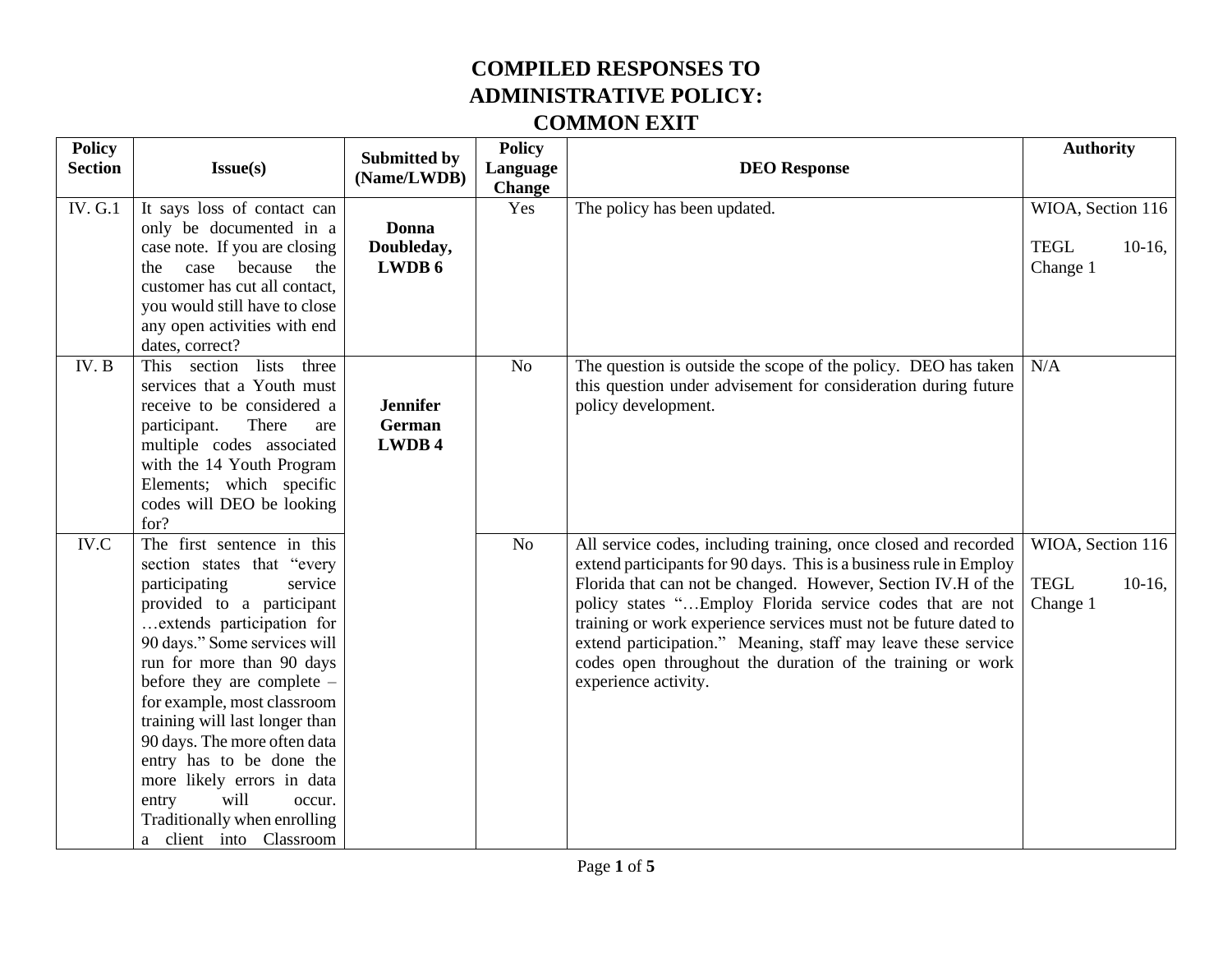|               | Training<br>(Occupational<br>Skills Training, code 300)<br>the Career Manager enters a<br>projected end date of 2 years<br>from the start date. It would<br>efficient and<br>more<br>be<br>practical to make certain<br>codes exempt from the 90-<br>day cutoff as long as the 30<br>day direct contact is made<br>and documented.                                                                                                                                                                                                                                                                                                                                                                            |                |                                                                                                                                                                                                                                                                                                                                                   |                   |
|---------------|---------------------------------------------------------------------------------------------------------------------------------------------------------------------------------------------------------------------------------------------------------------------------------------------------------------------------------------------------------------------------------------------------------------------------------------------------------------------------------------------------------------------------------------------------------------------------------------------------------------------------------------------------------------------------------------------------------------|----------------|---------------------------------------------------------------------------------------------------------------------------------------------------------------------------------------------------------------------------------------------------------------------------------------------------------------------------------------------------|-------------------|
| <b>IV.G.2</b> | This section includes a<br>requirement that staff submit<br>requests to "the LWDB's<br>Data Integrity Specialist" or<br>other staff with authority to<br>with<br>$\mathbf{a}$<br>close<br>global<br>exclusion. The directive on<br>this process in these two<br>paragraphs gets into telling<br>LWDBs how to operate<br>programs.<br>suggest<br>something simpler: "Staff<br>should be prepared to justify<br>supervisor(s)<br>the<br>to<br>legitimate reason for a<br>global exclusion exit." Not<br>all boards are arranged in the<br>same fashion due to funding<br>and operational efficiencies.<br>There is no requirement in<br>rule or law that the proposed<br>specific<br>process<br>be<br>followed. | N <sub>o</sub> | This section is intended to preserve system data integrity by<br>preventing access to hard exits at the service-provider level, or<br>at minimum, requiring a review process. The policy does not tell<br>the LWDBs who they may assign as Data Integrity Specialists,<br>nor does it determine how many of these individuals may be<br>assigned. | <b>TEGL 23-19</b> |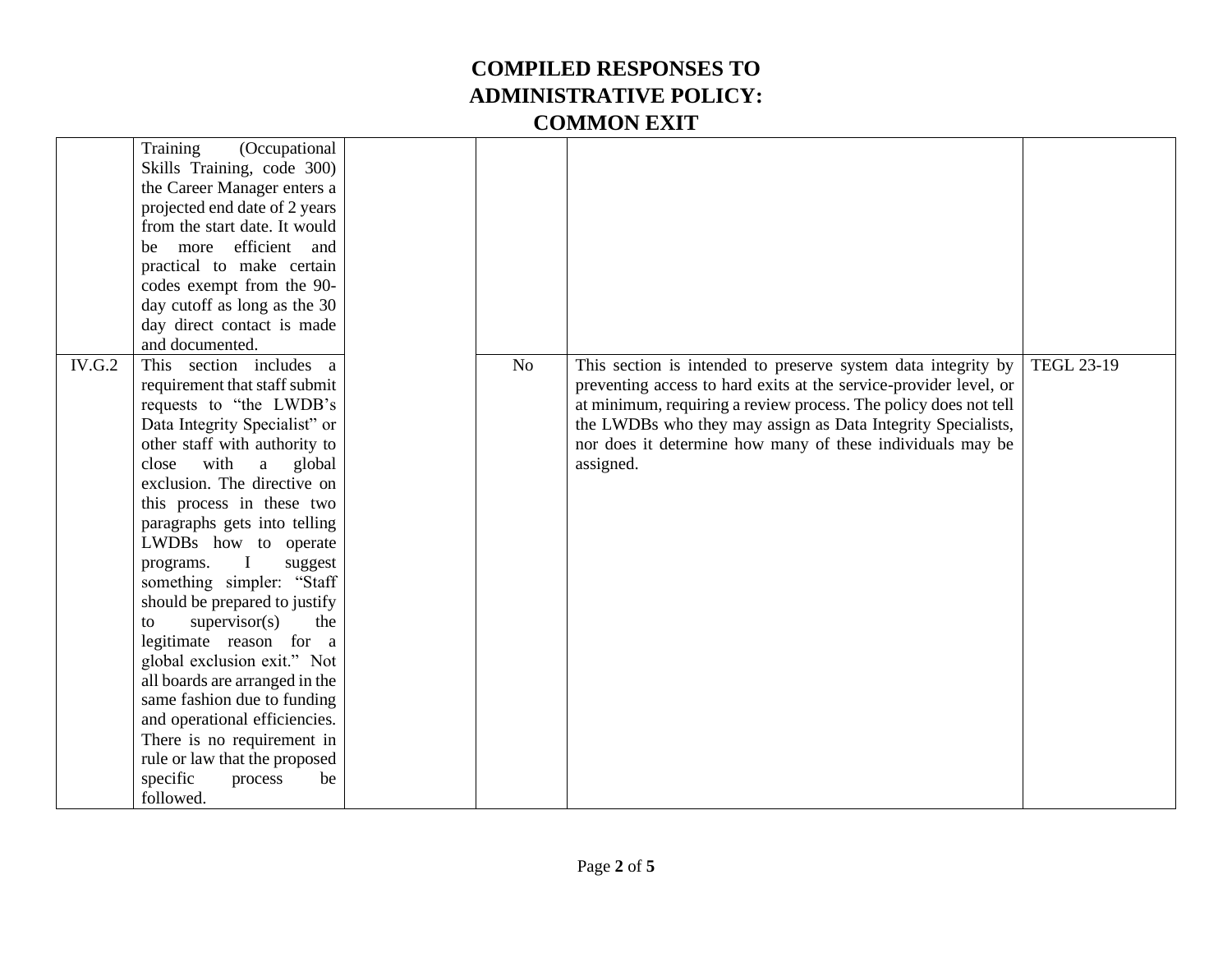| IV.H.(g)<br>(h) | Having participants bring in<br>sheets<br>time<br>and/or<br>contacting them to obtain<br>employment<br>status/educational progress<br>etc ARE examples of Direct<br>Contact and should count as<br>These<br>such.<br>are<br>case<br>management tasks where the<br>Career Manager directly<br>interacts<br>with<br>the<br>participant. Rejection of<br>"direct"<br>these tasks as<br>contact"<br>seems<br>counter<br>intuitive<br>those who<br>to<br>actually operate programs.<br>Most Career<br>Managers<br>would consider these "tasks"<br>as events that provide<br>meaningful guidance. When<br>a participant brings in their<br>attendance/time sheets, or<br>their employment status<br>forms it is the perfect<br>opportunity to discuss their | N <sub>o</sub> | TEGL 10-16 Change 1, Attachment 7, Tables A and B outline<br>the service levels for activity codes. The collection of time<br>sheets or employment information are not services which may<br>extend participation, per this guidance. If the staff member<br>provides meaningful guidance or assistance while collecting the<br>time sheets, that specific service activity should be properly<br>recorded. | <b>TEGL</b><br>$10-16$ ,<br>Change 1 |
|-----------------|-------------------------------------------------------------------------------------------------------------------------------------------------------------------------------------------------------------------------------------------------------------------------------------------------------------------------------------------------------------------------------------------------------------------------------------------------------------------------------------------------------------------------------------------------------------------------------------------------------------------------------------------------------------------------------------------------------------------------------------------------------|----------------|-------------------------------------------------------------------------------------------------------------------------------------------------------------------------------------------------------------------------------------------------------------------------------------------------------------------------------------------------------------------------------------------------------------|--------------------------------------|
|                 | progress and issues or                                                                                                                                                                                                                                                                                                                                                                                                                                                                                                                                                                                                                                                                                                                                |                |                                                                                                                                                                                                                                                                                                                                                                                                             |                                      |
|                 | concerns they are having<br>with their activities.                                                                                                                                                                                                                                                                                                                                                                                                                                                                                                                                                                                                                                                                                                    |                |                                                                                                                                                                                                                                                                                                                                                                                                             |                                      |
| IV.I            | It would seem appropriate<br>that the state update its own<br>monitoring tool which is<br>used<br>broadly<br>by<br>all<br>LWDB's. It appears that<br>LWDBs are being asked to<br>monitoring<br>create<br>a                                                                                                                                                                                                                                                                                                                                                                                                                                                                                                                                            | No             | The State updates the monitoring tool on an annual basis.<br>LWDBs are required to establish local, independent monitoring<br>as per the grantee-sub-grantee agreement.                                                                                                                                                                                                                                     | Grantee-sub-<br>grantee agreement    |
|                 | procedure for every piece of                                                                                                                                                                                                                                                                                                                                                                                                                                                                                                                                                                                                                                                                                                                          |                |                                                                                                                                                                                                                                                                                                                                                                                                             |                                      |